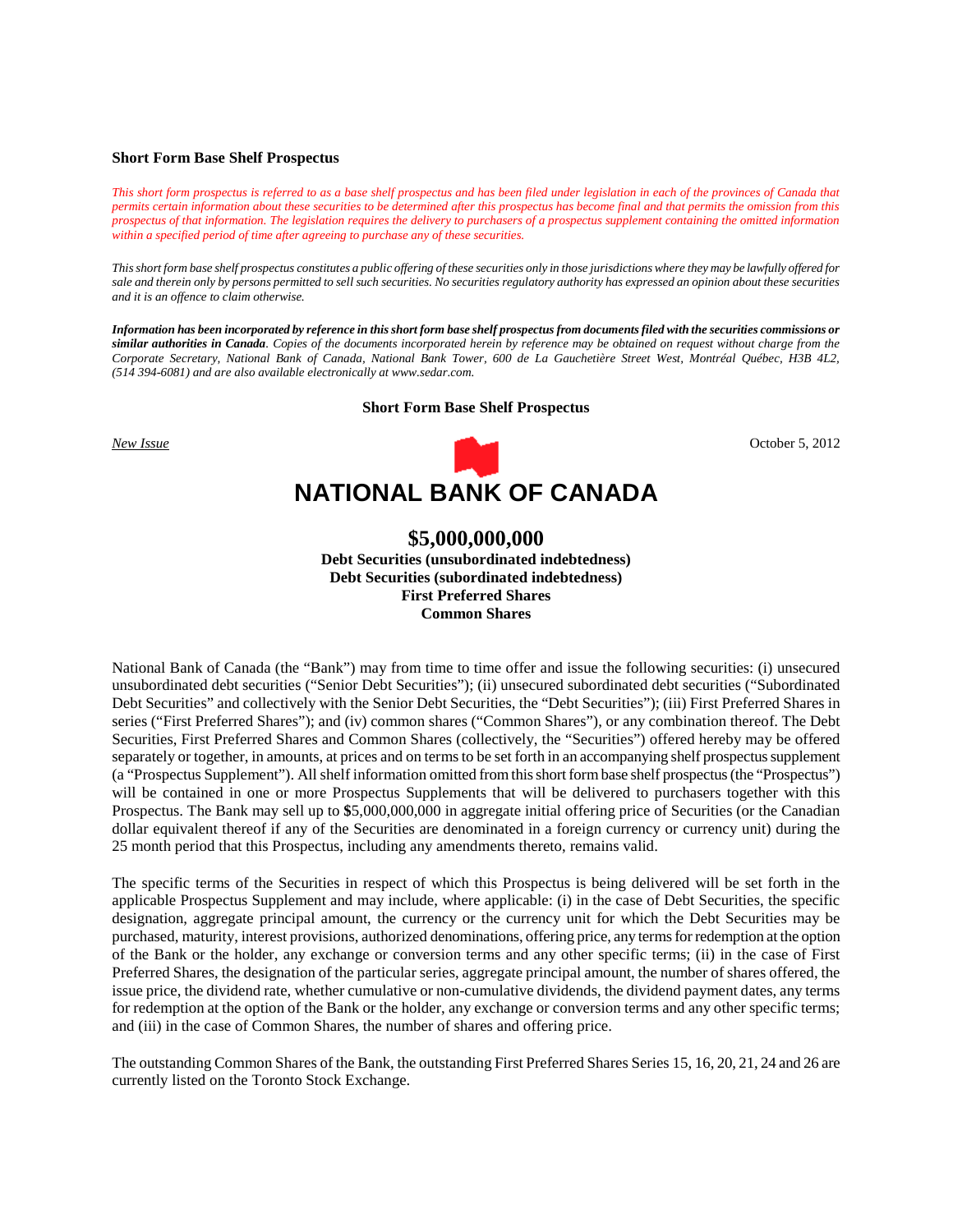This Prospectus does not qualify for issuance Debt Securities in respect of which the payment of interest may be determined, in whole or in part, by reference to one or more underlying interests, including, for example, an equity or debt security, a statistical measure of economic or financial performance including, but not limited to, any currency, consumer price or mortgage index, or the price or value of one or more commodities, indices or other items, or any other item or formula, or any combination or basket of the foregoing items. For greater certainty, this Prospectus may qualify for issuance Debt Securities in respect of which the payment of interest may be determined, in whole or in part, by reference to published rates of a central banking authority or one or more financial institutions, such as a prime rate or a bankers' acceptance rate, or to recognized market benchmark interest rates such as LIBOR.

The Securities may be sold through underwriters or dealers purchasing as principals, through agents designated by the Bank (such underwriters, dealers and agents are collectively referred to in this Prospectus as "Investment Dealers" and individually as an "Investment Dealer") or by the Bank directly pursuant to applicable statutory exemptions, from time to time. See "Plan of Distribution". Each Prospectus Supplement will identify each Investment Dealer engaged in connection with the offering and sale of those Securities to which the Prospectus Supplement relates, and will also set forth the terms of the offering of such Securities, including the net proceeds to the Bank and, to the extent applicable, any fees payable to the Investment Dealers. The offerings are subject to approval of certain legal matters on behalf of the Bank by McCarthy Tétrault LLP.

The Bank's head and registered office is located at the National Bank Tower, 600 de la Gauchetière Street West, 4th Floor, Montréal, Québec, H3B 4L2.

**The Debt Securities will be direct unsecured obligations of the Bank and will not constitute deposits that are insured under the** *Canada Deposit Insurance Corporation Act***.**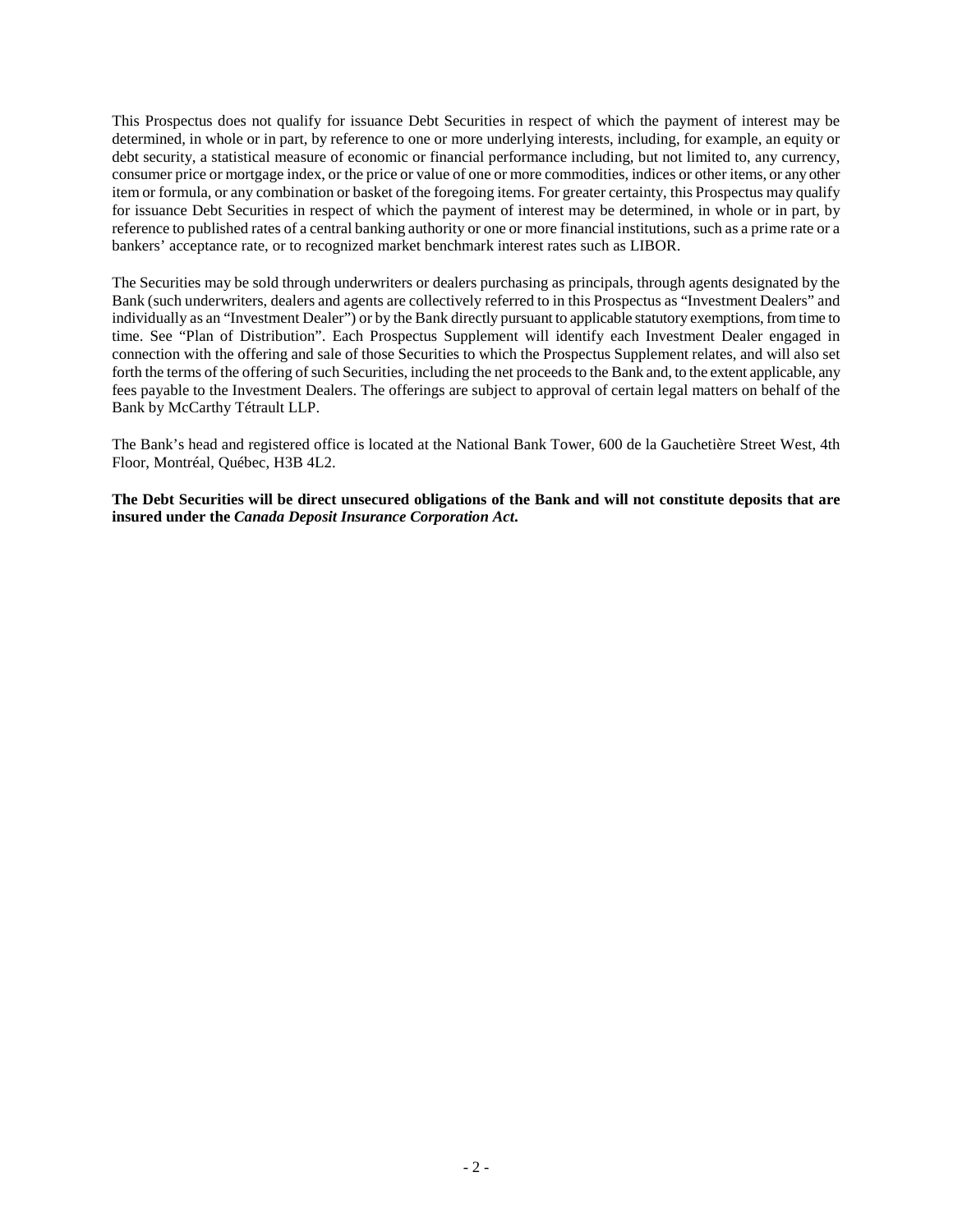#### **TABLE OF CONTENTS**

#### **Page**

#### <span id="page-2-0"></span>**Forward-Looking Statements**

From time to time, the Bank makes written and oral forward-looking statements, such as those contained in the "Major Economic Trends" and "Outlook for National Bank" sections of the Bank's Annual Report for the year ended October 31, 2011 (the "2011 Annual Report"), in other filings with Canadian securities regulators and in other communications, for the purpose of describing the economic environment in which the Bank will operate during fiscal 2012 and the objectives it has set for itself for that period. These forward-looking statements are made pursuant to the "safe harbour" provisions of Canadian and U.S. securities legislation. They include, among others, statements with respect to the economy—particularly the Canadian and U.S. economies—market changes, observations regarding the Bank's objectives and its strategies for achieving them, Bank projected financial returns and certain risks faced by the Bank. These forward-looking statements are typically identified by future or conditional verbs or words such as "outlook," "believe," "anticipate," "estimate," "project," "expect," "intend," "plan," and terms and expressions of similar import.

By their very nature, such forward-looking statements require assumptions to be made and involve inherent risks and uncertainties, both general and specific. Assumptions about the performance of the Canadian and U.S. economies in 2012 and how that will affect the Bank's business are among the main factors considered in setting the Bank's strategic priorities and objectives and in determining its financial targets, including provisions for credit losses. In determining its expectations for economic growth, both broadly and in the financial services sector in particular, the Bank primarily considers historical economic data provided by the Canadian and U.S. governments and their agencies. Tax laws in the countries in which the Bank operates, primarily Canada and the United States, are major factors it considers when establishing its effective tax rate. There is a strong possibility that express or implied projections contained in these forward-looking statements will not materialize or will not be accurate. The Bank recommends that readers not place undue reliance on these statements, as a number of factors, many of which are beyond the Bank's control, could cause actual future results, conditions, actions or events to differ materially from the targets, expectations, estimates or intentions expressed in the forward-looking statements. These factors include the management of credit, market and liquidity risks; general economic conditions of the financial market in Canada, the United States and other countries in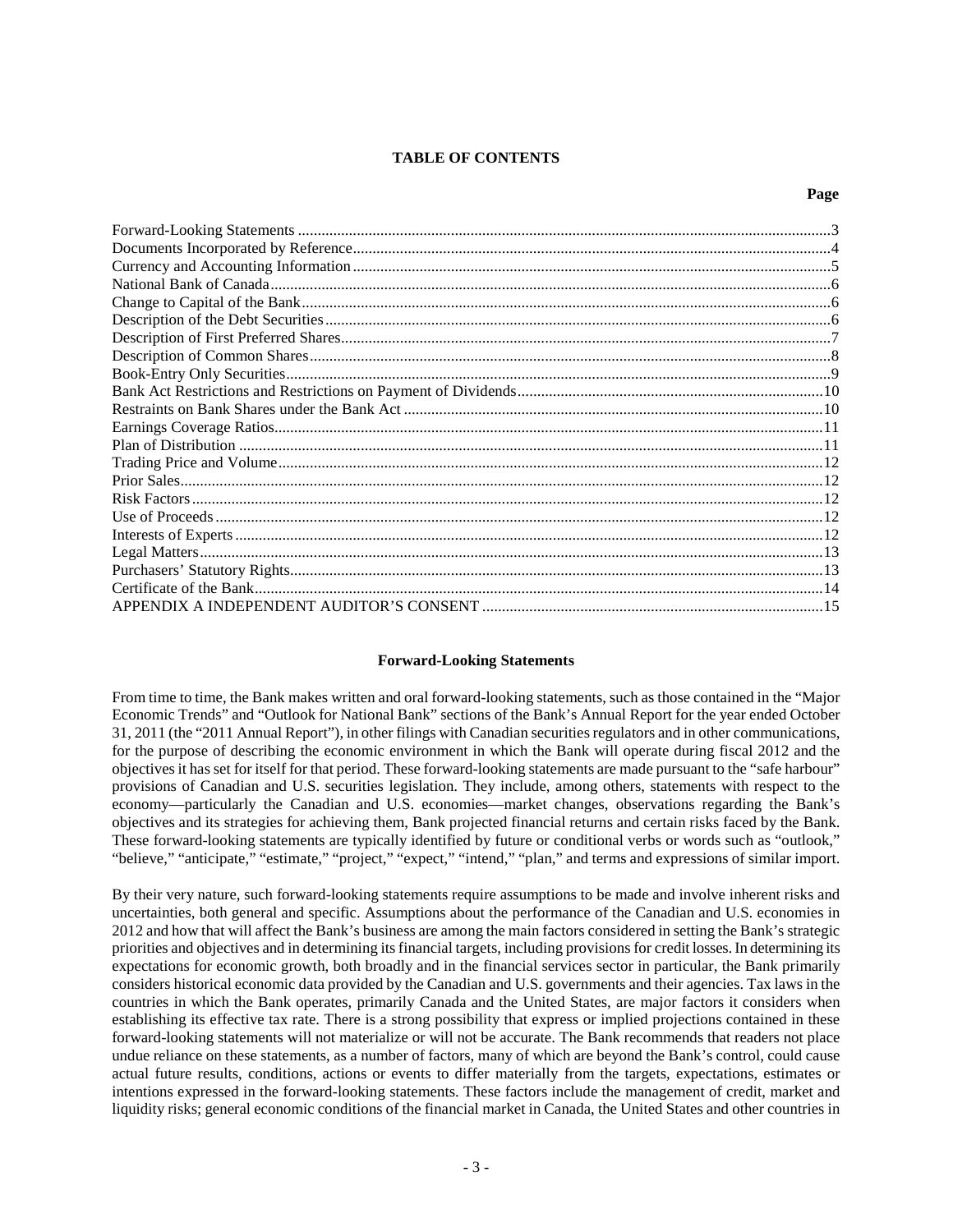which the Bank conducts business, including the impact of the debt crisis affecting certain European countries; the downward adjustment of the long-term sovereign debt rating of the United States attributed by Standard & Poor's and the downward adjustment of the sovereign debt rating of other European countries; the impact of the movement of the Canadian dollar relative to other currencies, particularly the U.S. dollar; the effects of changes in monetary policy, including changes in interest rate policies of the Bank of Canada and the U.S. Federal Reserve; the effects of competition in the markets in which the Bank operates; the impact of changes in the laws and regulations regulating financial services (including banking, insurance and securities) and enforcement thereof; judicial proceedings, regulatory proceedings or claims, class actions or other recourses of various nature; the situation with respect to the restructured notes of the master asset vehicle conduits, in particular the realizable value of the underlying assets; the Bank's ability to obtain accurate and complete information from or on behalf of its clients or counterparties; the Bank's ability to successfully realign its organization, resources and processes; its ability to complete strategic acquisitions and integrate them successfully; changes in the accounting policies and methods the Bank uses to report its financial condition, including uncertainties associated with critical accounting assumptions, judgments and estimates; the Bank's ability to recruit and retain key officers; operational risks, including risks related to the Bank's reliance on third parties to ensure access to the infrastructure essential to the Bank's business as well as other factors that may affect future results, including changes in trade policies; timely development of new products and services; changes in estimates relating to reserves; changes in tax laws; technological changes; unexpected changes in consumer spending and saving habits; natural disasters; the possible impact on the business from public health emergencies, conflicts, other international events and developments, including those relating to the war on terrorism; and the Bank's success in anticipating and managing the foregoing risks. A substantial amount of the Bank's business involves making loans or otherwise committing resources to specific companies, industries or countries. Unforeseen events affecting such borrowers, industries or countries could have a material adverse effect on the Bank's financial results, businesses, financial condition, or liquidity. See "Risk Factors".

The foregoing list of risk factors is not exhaustive. Additional information about these factors can be found under the "Risk Management" and "Factors That Could Affect Future Results" sections of the 2011 Annual Report. Investors and others who base themselves on the Bank's forward-looking statements should carefully consider the above factors as well as the uncertainties they represent and the risk they entail. The Bank also cautions readers not to place undue reliance on these forward-looking statements. Except as required by law, the Bank does not undertake to update any forward-looking statements, whether written or oral, that may be made from time to time, by it or on its behalf. The forward-looking information contained in this document is presented for the purpose of interpreting the information contained herein and may not be appropriate for other purposes.

#### <span id="page-3-0"></span>**Documents Incorporated by Reference**

The following documents have been filed with the securities regulatory authorities in each province of Canada and are specifically incorporated by reference into, and form an integral part of, this Prospectus:

- (a) the Bank's annual information form dated December 7, 2011;
- (b) the unaudited interim condensed consolidated financial statements for the quarter ended July 31, 2012, which include comparative unaudited interim condensed consolidated financial statements for the quarter ended July 31, 2011, together with the management's discussion and analysis as contained in the Bank's report to shareholders for the third quarter 2012;
- (c) the audited consolidated financial statements for the year ended October 31, 2011, which include comparative consolidated financial statements for the year ended October 31, 2010, together with the management's discussion and analysis as contained in the Bank's annual report for the year ended October 31, 2011;
- (d) the independent auditor's report issued to the shareholders of the Bank on the consolidated financial statements as at October 31, 2011 and 2010 and for the years then ended; and
- (e) the Bank's management proxy circular dated February 17, 2012 in connection with the Bank's annual meeting of shareholders held on April 4, 2012.

**Any documents of the type referred to in the preceding paragraph and any unaudited interim condensed consolidated financial statements for three, six or nine month financial periods, any information circulars, any material change reports (excluding confidential material change reports), any business acquisition reports and**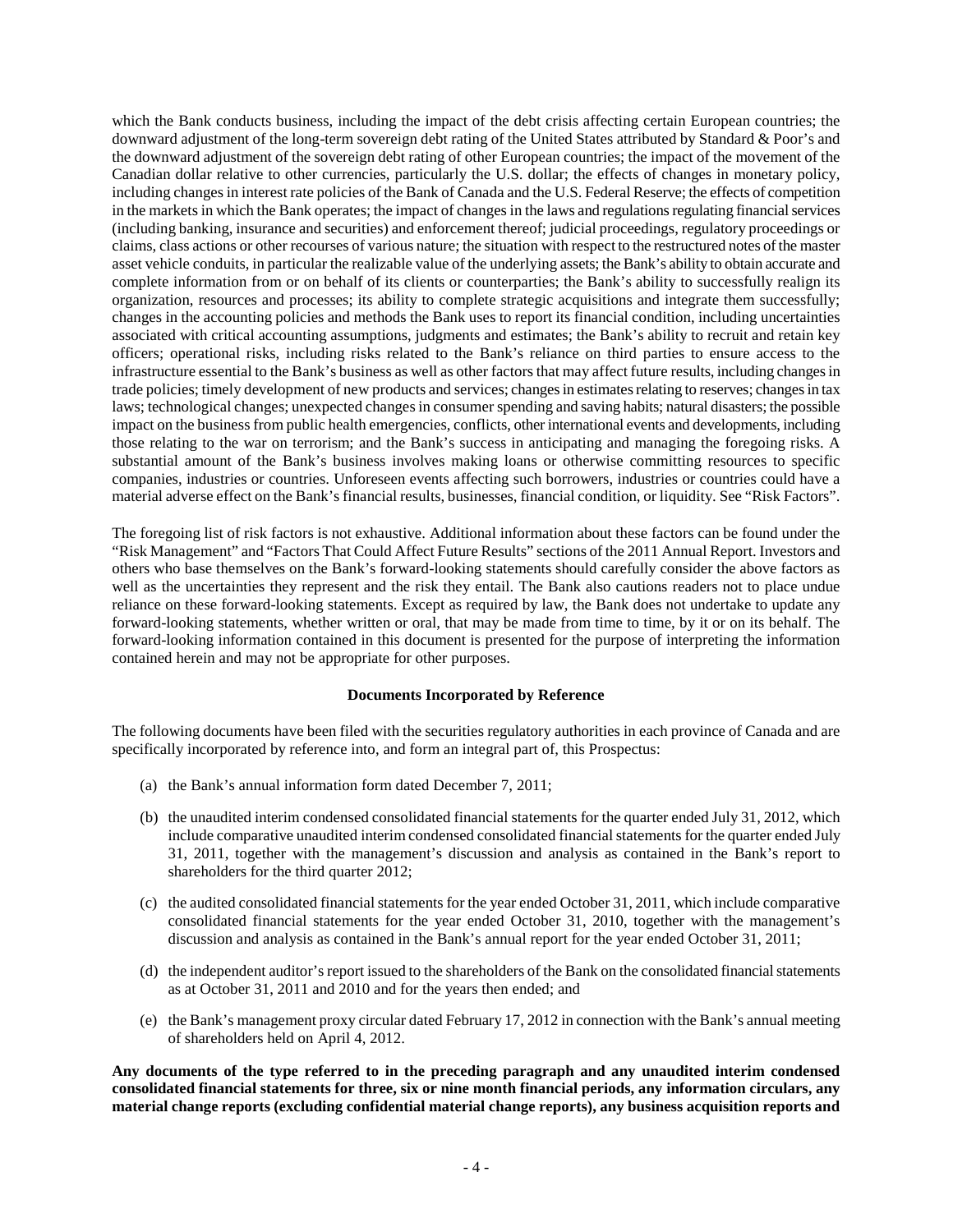**any other disclosure documents filed by the Bank with a securities regulatory authority in Canada after the date of this Prospectus and prior to the completion or withdrawal of any offering hereunder, are deemed to be incorporated by reference in this Prospectus.**

**Updated earnings coverage ratios, as required, will be filed quarterly with the applicable securities commissions or similar authorities in Canada, either as Prospectus Supplements or as exhibits to the Bank's unaudited interim condensed and audited annual financial statements, and will be deemed to be incorporated by reference into this Prospectus. Where the Bank updates its disclosure of earnings coverage ratios by Prospectus Supplement, the Prospectus Supplement filed with the applicable securities commissions or similar authorities that contains the most recent updated disclosure of earnings coverage ratios will be delivered to all subsequent purchasers of Securities together with this Prospectus.**

**Any statement contained in a document incorporated or deemed to be incorporated by reference herein or contemplated in this Prospectus will be deemed to be modified or superseded for purposes of this Prospectus to the extent that a statement contained herein or in any other subsequently filed document which also is or is deemed to be incorporated by reference herein modifies or supersedes such statement. The modifying or superseding statement need not state that it has modified or superseded a prior statement or include any information set forth in the document that it modifies or supersedes. The making of a modifying or superseding statement will not be deemed an admission for any purpose that the modified or superseded statement, when made, constituted a misrepresentation, an untrue statement of a material fact or an omission to state a material fact that is required to be stated or that is necessary to make a statement not misleading in light of the circumstances in which it was made. Any statement so modified or superseded will not be deemed, except as so modified or superseded, to constitute a part of this Prospectus.**

A Prospectus Supplement containing the specific terms of an offering of Securities will be delivered to purchasers of such Securities together with this Prospectus and will be deemed to be incorporated into this Prospectus as of the date of the Prospectus Supplement solely for the purposes of the offering of the Securities covered by that Prospectus Supplement unless otherwise expressly provided therein.

Upon a new management proxy circular, annual information form or new consolidated annual financial statements, together with the independent auditor's report thereon and management's discussion and analysis contained therein, being filed by the Bank with the applicable securities regulatory authorities during the currency of this Prospectus, the previous annual information form, management proxy circular, or annual consolidated financial statements and all interim condensed consolidated financial statements, material change reports, and information circulars filed prior to the commencement of the Bank's financial year in which the new management proxy circular, annual information form or annual financial statements are filed shall be deemed no longer to be incorporated into this Prospectus for purposes of future offers and sales of Securities hereunder.

# <span id="page-4-0"></span>**Currency and Accounting Information**

Unless otherwise indicated, all dollar amounts appearing in this Prospectus are stated in Canadian dollars.

The audited consolidated financial statements for the year ended October 31, 2011 contained in the 2011 Annual Report were prepared in accordance with Canadian generally accepted accounting principles. As of November 1, 2011, the Bank has adopted International Financial Reporting Standards ("IFRS"). Adopting the IFRS required adjustments to the opening consolidated financial situation and to equity at the time of transition. The unaudited interim condensed consolidated financial statements for the first quarter ended January 31, 2012, the first quarter following the transition, were prepared using accounting policies and methods prescribed by International Accounting Standard 34 *Interim Financial Reporting*, and IFRS 1 *First-Time Adoption of IFRS* and present IFRS comparative consolidated financial statements for the year ended October 31, 2011, including an opening consolidated financial situation as at November 1, 2010.

All amounts appearing under "Earnings Coverage Ratios" are calculated under IFRS and give effect to the issuance, repurchase, repayment and redemption of all preferred shares and debentures since November 1, 2010.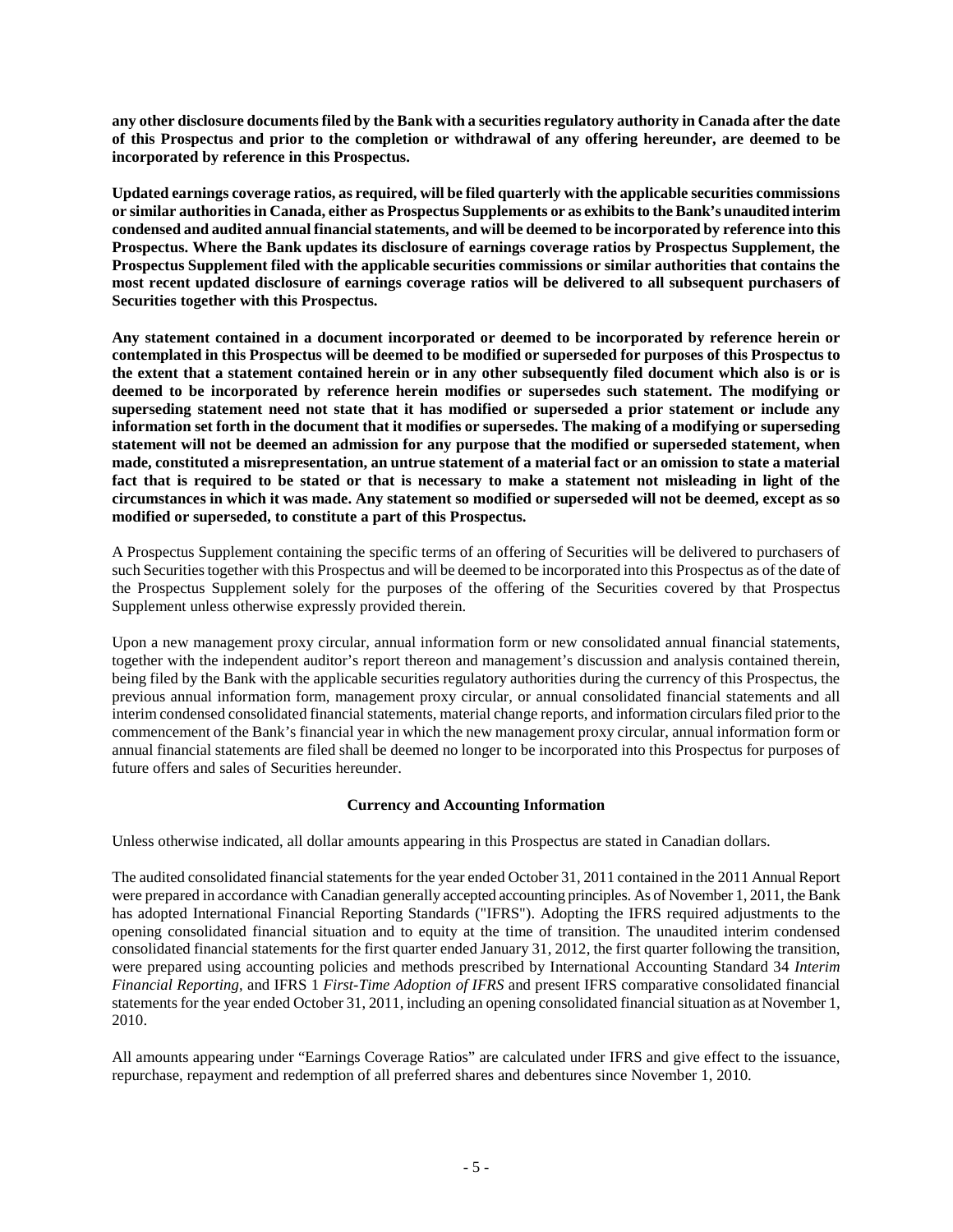### <span id="page-5-0"></span>**National Bank of Canada**

The Bank, a chartered bank subject to the provisions of the *Bank Act* (Canada) (the "Bank Act"), was formed through a series of amalgamations and its roots date back to 1859 with the founding of Banque Nationale in Québec City. The Bank's head and registered office is located at the National Bank Tower, 600 de La Gauchetière Street West, Montréal, Québec H3B 4L2.

#### **Subsidiaries**

A list of the principal subsidiaries directly or indirectly owned or controlled by the Bank as at October 31, 2011 is included in the 2011 Annual Report.

### **Business of the Bank**

The Bank maintains offices and provides services in each of the Canadian provinces. It offers a full range of financial services to individuals, commercial enterprises, financial institutions and governments both in Canada and abroad.

Additional information with respect to the Bank's business is included in the 2011 Annual Report.

### <span id="page-5-1"></span>**Change to Capital of the Bank**

There have been no material changes to the share and loan capital of the Bank since the date of the most recently filed interim condensed consolidated financial statements.

### <span id="page-5-2"></span>**Description of the Debt Securities**

### **Debt Securities**

The following is a general description of the Debt Securities. The particulars of any series of Debt Securities offered and the extent to which the general terms described below may apply to such Debt Securities will be described in one or more Prospectus Supplements. Since the terms of a series of Debt Securities may differ from the general information provided in this Prospectus, in all cases you should rely on the information in the Prospectus Supplement where it differs from information in this Prospectus.

Senior Debt Securities will be the Bank's direct unsubordinated obligations that rank equally and rateably with all of the Bank's unsecured and unsubordinated debt, including deposit liabilities, other than certain governmental claims in accordance with applicable law.

Subordinated Debt Securities will be the Bank's direct unsecured obligations, constituting subordinated indebtedness for the purposes of the *Bank Act*, ranking equally and rateably with all of the Bank's other subordinated indebtedness from time to time outstanding. In the event of the Bank's insolvency or winding-up, the Bank's subordinated indebtedness, including any Subordinated Debt Securities, will be subordinate in right of payment to the prior payment in full of the Bank's deposit liabilities and all of the Bank's other liabilities, including Senior Debt Securities, except those which by their terms rank equally in right of payment with, or are subordinate to, such subordinated indebtedness.

Subject to regulatory capital requirements applicable to the Bank, there is no limit on the amount of Senior Debt Securities or Subordinated Debt Securities the Bank may issue.

If the Bank becomes insolvent, the *Bank Act* provides that priorities among payments of the Bank's deposit liabilities and payments of all of the Bank's other liabilities (including payments in respect of Senior Debt Securities and Subordinated Debt Securities) are to be determined in accordance with the laws governing priorities and, where applicable, by the terms of the indebtedness and liabilities. Because the Bank has subsidiaries, the Bank's right to participate in any distribution of the assets of the Bank's subsidiaries, upon a subsidiary's dissolution, winding-up liquidation or reorganization or otherwise, and thus your ability to benefit indirectly from such distribution, is subject to the prior claims of creditors of that subsidiary, except to the extent that the Bank may be a creditor of that subsidiary and the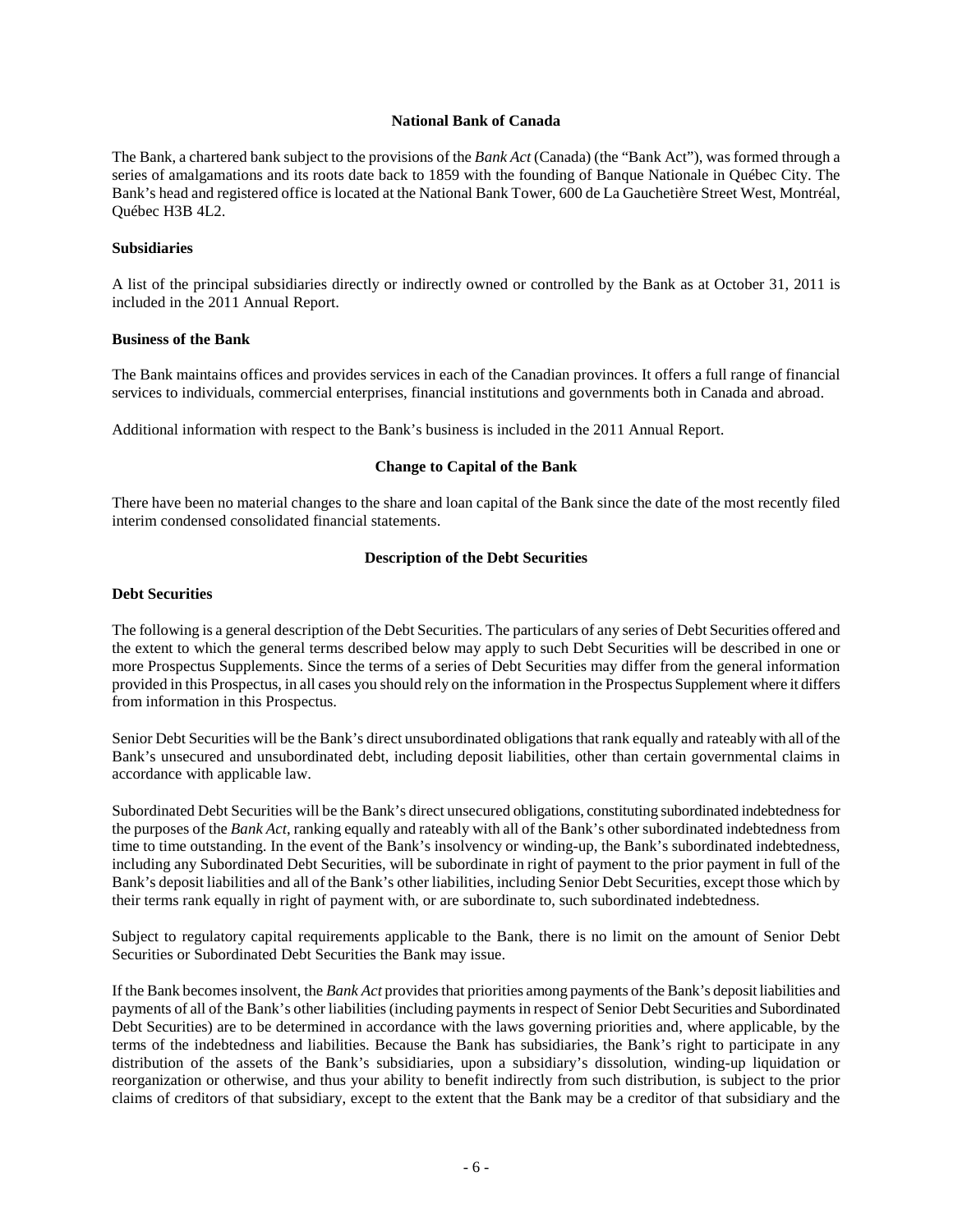Bank's claims are recognized. There are legal limitations on the extent to which some of the Bank's subsidiaries may extend credit, pay dividends or otherwise supply funds to, or engage in transactions with, the Bank or some of the Bank's other subsidiaries.

# **Neither the Bank's Senior Debt Securities nor their Subordinated Debt Securities will constitute deposits that are insured under the** *Canada Deposit Insurance Corporation Act***.**

The specific terms of Debt Securities that the Bank may issue under this Prospectus will be described in one or more Prospectus Supplements and may include, where applicable: the specific designation, aggregate principal amount, the currency or the currency unit for which such securities may be purchased, maturity, interest provisions, authorized denominations, offering price, any terms for redemption at the Bank's option or the holder's option, any exchange or conversion terms and any other specific terms.

Debt Securities may be issued up to the aggregate principal amount which may be authorized from time to time by the Bank. The Bank may issue Debt Securities under one or more indentures (each a "Trust Indenture"), in each case between the Bank and a trustee (a "Trustee") determined by the Bank in accordance with applicable laws, or pursuant to an issue and paying agency agreement (between the Bank and an agent, which agent may be an affiliate of or otherwise non-arm's length to the Bank). Any series of Debt Securities may also be created and issued without a Trust Indenture or an issue and paying agency agreement. The Bank may also appoint a calculation agent in connection with any Debt Securities issued under this Prospectus, which agent may be an affiliate of or otherwise non-arm's length to the Bank. Reference is made to the applicable Prospectus Supplement which accompanies this Prospectus for the terms and other information with respect to the Debt Securities being offered thereby, including: (i) the designation, aggregate principal amount and authorized denominations of the Debt Securities; (ii) the currency for which the Debt Securities may be purchased and the currency in which the principal and any interest is payable (in either case, if other than Canadian dollars); (iii) the percentage of the principal amount at which the Debt Securities will be issued; (iv) the date or dates on which the Debt Securities will mature; (v) the rate or rates (if any); (vi) the dates on which such interest will be payable and the record dates for such payments; (vii) the Trustee under the Trust Indenture pursuant to which the debt Securities are to be issued; (viii) any redemption term or terms under which such Debt Securities may be defeased; (ix) whether the Debt Securities are to be issued in registered form, "book-entry only" form, bearer form or in the form of temporary or permanent global securities and the basis of exchange, transfer and ownership thereof; (x) any exchange or conversion terms (including terms relating to the conversion of the Debt Securities into Common Shares); (xi) the ratings, if any, issued by rating agencies in respect of the Debt Securities; and (xii) any other specific terms.

Unless otherwise specified in the Prospectus Supplement which accompanies this Prospectus, principal, premium (if any) and interest payable on Debt Securities are to be payable at any branch in Canada of the Bank provided that such payments may also be made at the option of the Bank by electronic or wire transfer or, by cheque mailed, delivered or otherwise transferred to the persons in whose names the Debt Securities are registered.

Debt Securities may, at the option of the Bank, be issued in fully registered form, in bearer form or in "book-entry only" form. See "Book-Entry Only Securities" below. Debt Securities in registered form will be exchangeable for other Debt Securities of the same series and tenor, registered in the same name, for the same aggregate principal amount in authorized denominations and will be transferable at any time or from time to time at the corporate trust office of the Trustee for the Debt Securities. No charge will be made to the holder for any such exchange or transfer except for any tax or government charge incidental thereto.

# <span id="page-6-0"></span>**Description of First Preferred Shares**

The following describes certain general terms and provisions of the First Preferred Shares. The particular terms and provisions of a series of First Preferred Shares offered by a Prospectus Supplement, and the extent to which the general terms and provisions described below may apply thereto, will be described in such Prospectus Supplement.

The following is a summary of the rights, privileges, restrictions and conditions of or attaching to the First Preferred Shares of the Bank as a class.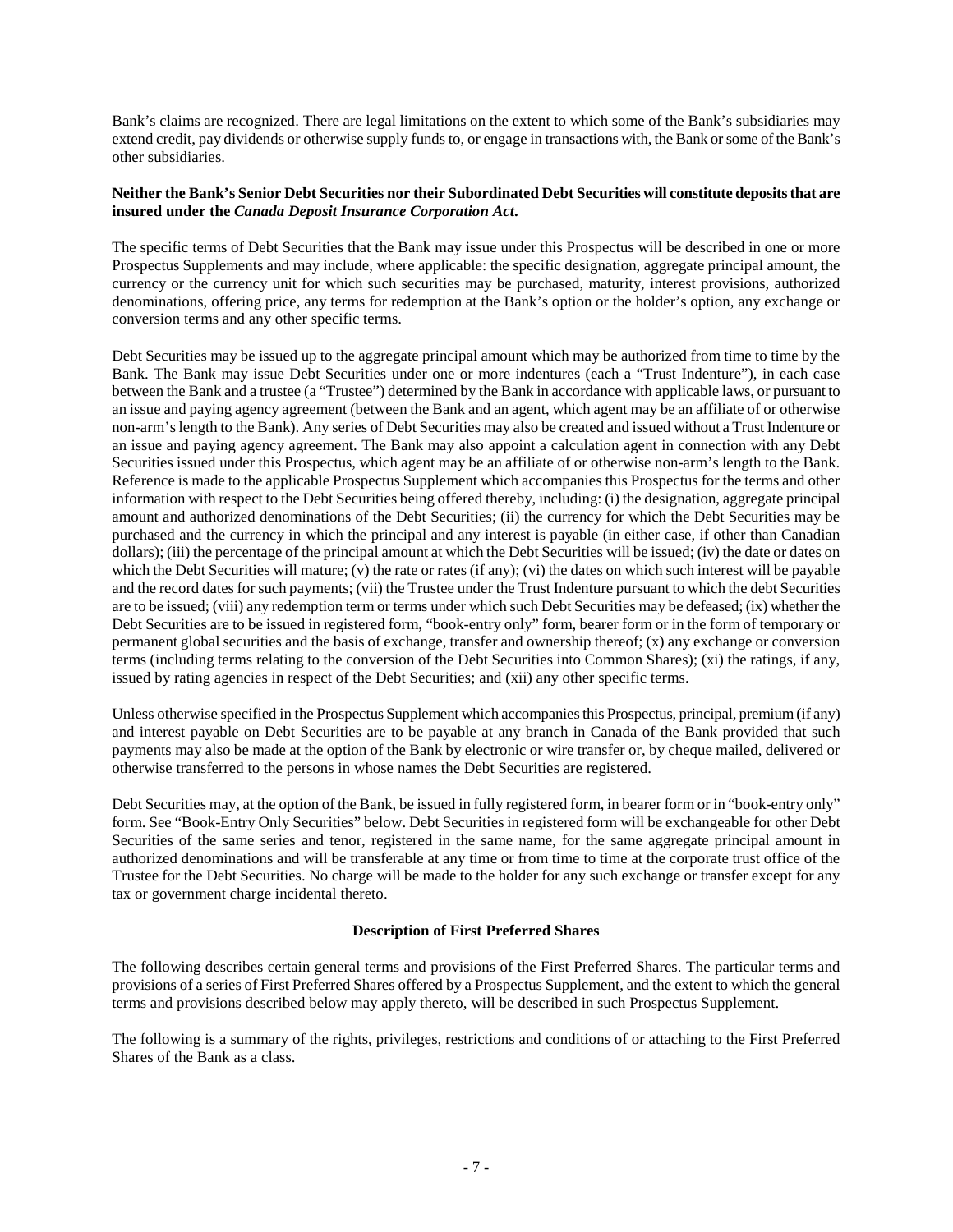#### *Issuable in Series*

The authorized preferred share capital of the Bank includes an unlimited number of First Preferred Shares, without par value, issuable for a maximum aggregate consideration of \$5 billion or the equivalent thereof in foreign currencies. The First Preferred Shares may be issued, from time to time, in one or more series with such series designation, rights, privileges, restrictions and conditions as the Board of Directors may determine by resolution.

# *Priority*

The First Preferred Shares of each series will rank on a parity with First Preferred Shares of every other series and are entitled to preference over the Second Preferred Shares, the Common Shares and any other shares of the Bank ranking junior to the First Preferred Shares with respect to the payment of dividends and upon any distribution of assets in the event of liquidation, dissolution or winding-up of the Bank.

### *Creation and Issue of Shares*

Pursuant to the Bank Act, the Bank may not, without the approval of the holders of the First Preferred Shares, create any other class of shares ranking equal with or superior to the First Preferred Shares. In addition, the Bank may not, without the prior approval of the holders of the First Preferred Shares as a class given as specified below under "Approval of the Holders of the First Preferred Shares" (in addition to such approvals as may be required by the Bank Act or any other legal requirement), (i) create or issue any shares ranking in priority to or *pari passu* with the First Preferred Shares; or (ii) create or issue any additional series of First Preferred Shares, unless at the date of such creation or issuance all cumulative dividends up to and including the dividend payment for the last completed period for which such cumulative dividends are payable, have been declared and paid or set aside for payment in respect of each series of cumulative First Preferred Shares then issued and outstanding, and all declared and unpaid non-cumulative dividends have been paid or set aside for payment in respect of each series of non-cumulative First Preferred Shares then issued and outstanding. Currently, there are no outstanding First Preferred Shares which carry the right to cumulative dividends.

# *Voting Rights*

The holders of the First Preferred Shares are not entitled to any voting rights as a class except as provided below or by law or in the rights, privileges, restrictions and conditions attaching to any series of First Preferred Shares, and except with respect to the right to vote on certain matters as specified under "Approval of the Holders of the First Preferred Shares".

# *Approval of the Holders of the First Preferred Shares*

The approval of all amendments to the provisions attaching to the First Preferred Shares as a class and any other approval to be given by the holders of the First Preferred Shares may be given in writing by the holders of not less than all of the outstanding First Preferred Shares or by a resolution passed by the affirmative vote of not less than 66 2/3% of the votes cast at a meeting of holders of First Preferred Shares duly held for the purpose of considering the subject matter of such resolution at which a quorum of the outstanding First Preferred Shares is represented in person or by proxy. A quorum at any meeting of holders of First Preferred Shares is a majority of the outstanding First Preferred Shares, except at an adjourned meeting for which there is no quorum requirement.

# <span id="page-7-0"></span>**Description of Common Shares**

The authorized common share capital of the Bank consists of an unlimited number of Common Shares without nominal or par value, of which 161,757,102 were outstanding as at October 4, 2012. The holders of Common Shares are entitled to vote at all meetings of the shareholders of the Bank except meetings at which only holders of a specified class or series of shares are entitled to vote. The holders of Common Shares are entitled to receive dividends as and when declared by the Board of Directors of the Bank, subject to the preference of the holders of the preferred shares (including the First Preferred Shares) of the Bank. After payment to the holders of the preferred shares of the Bank of the amount or amounts to which they may be entitled, and after payment of all outstanding debts, the holders of Common Shares shall be entitled to receive the remaining property of the Bank upon the liquidation, dissolution or winding-up thereof.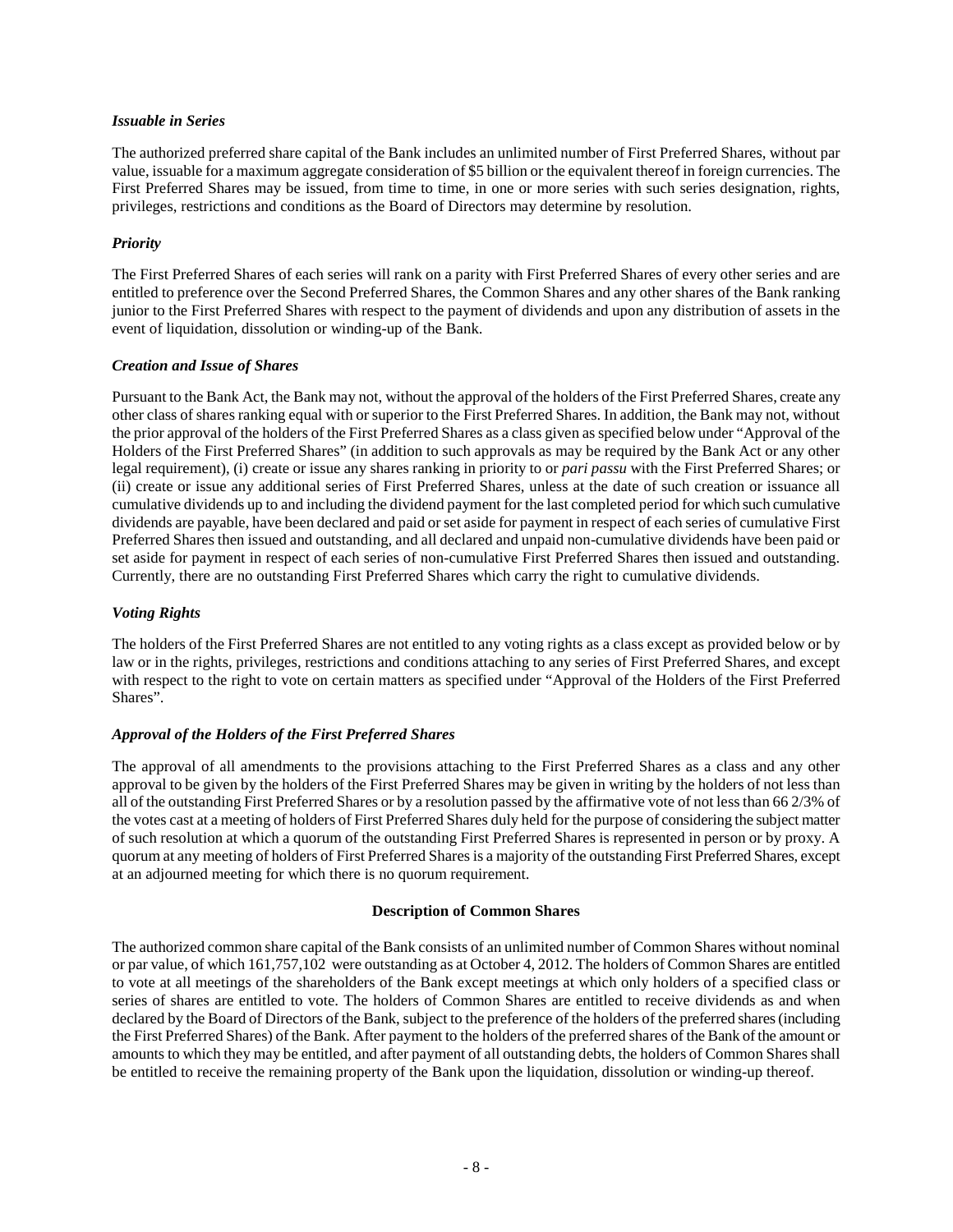#### <span id="page-8-0"></span>**Book-Entry Only Securities**

Securities issued in "book-entry only" form must be purchased, transferred or redeemed through participants ("CDS Participants") in the depository service of CDS Clearing and Depository Services Inc. or a successor or its nominee (collectively, "CDS"), as described below. Each of the Investment Dealers named in an accompanying Prospectus Supplement offering securities in "book-entry only" form will be a CDS Participant. On the closing of a book-entry only offering, the Bank will cause a global certificate or certificates representing the aggregate number of Securities subscribed for under such offering to be delivered to, and registered in the name of, CDS. Except as described below, no purchaser of Securities will be entitled to a certificate or other instrument from the Bank or CDS evidencing that purchaser's ownership thereof, and no purchaser will be shown on the records maintained by CDS except through a book-entry account of a CDS Participant acting on behalf of such purchaser. Each purchaser of Securities will receive a customer confirmation of purchase from the Investment Dealer from which the Securities are purchased in accordance with the practices and procedures of that Investment Dealer. The practices of Investment Dealers may vary, but generally customer confirmations are issued promptly after execution of a customer order. Reference in this Prospectus to a holder of Securities means, unless the context otherwise requires, the owner of the beneficial interest in the Securities.

CDS will be responsible for establishing and maintaining book-entry accounts for CDS Participants having interests in the Securities. If (i) the book-entry only system ceases to exist, (ii) the Bank determines that CDS is no longer willing or able to discharge properly its responsibilities as depository with respect to the Securities and the Bank is unable to locate a qualified successor, (iii) the Bank at its option elects, or is required by applicable law or the rules of any securities exchange, to withdraw the Securities from the book-entry only system, (iv) if an event of default has occurred with regard to the Securities and has not been cured or waived, or (v) as otherwise agreed by the Bank and CDS, then the Securities will be issued in fully registered form to holders or their nominees.

# *Transfer, Conversion and Redemption of Securities*

Transfers of ownership, conversions or redemptions of Securities will be effected only through records maintained by CDS for such Securities with respect to interests of CDS Participants and on the records of CDS Participants with respect to interests of persons other than CDS Participants. Holders of Securities who are not CDS Participants, but who desire to purchase, sell or otherwise transfer ownership of or other interests in the Securities, may do so only through CDS Participants. The ability of a holder to pledge Securities or otherwise take action with respect to such holder's interest in Securities (other than through a CDS Participant) may be limited due to the lack of a physical certificate.

# *Payments and Deliveries*

The Bank will make, or cause to be made, payments of principal, redemption price, if any, dividends and interest, as applicable, on Securities to CDS as the registered holder of the Securities and the Bank understands that the payment will be forwarded by CDS to CDS Participants in accordance with the customary practices and procedures of CDS. As long as CDS is the registered owner of the Securities, CDS will be considered the sole owner of the Securities for the purposes of receiving notices or payments on the Securities. As long as the Securities are held in the CDS book-entry only system, the responsibility and liability of the Bank in respect of the Securities is limited to making payments of principal, redemption price, if any, dividends and interest, as applicable, on the Securities to CDS, as registered holder of the Securities. The Bank expects that CDS, upon receipt of any payment in respect of Securities, will credit CDS Participants' accounts in amounts proportionate to their respective interests in the principal amount of such Securities as shown on the records of CDS in accordance with the customary practices and procedures of CDS. The Bank also expects that payments by CDS Participants to the owners of beneficial interests in Securities held through such CDS Participants will be governed by standing instructions and customary practices, and will be the responsibility of such CDS Participants. The rules governing CDS provide that it acts as the agent and depository for the CDS Participants. As a result, CDS Participants must look solely to CDS, and persons other than CDS Participants having an interest in Securities must look solely to CDS Participants, for payments or deliveries made by or on behalf of the Bank to CDS in respect of such Securities.

Each beneficial owner must rely on the procedures of CDS and, if such beneficial owner is not a CDS Participant, on the procedures of the CDS Participant through which such beneficial owner owns its interest, to exercise any rights with respect to the Securities. The Bank understands that under existing policies of CDS and industry practices, if the Bank requests any action of a beneficial owner or if a beneficial owner desires to give any notice or take any action which a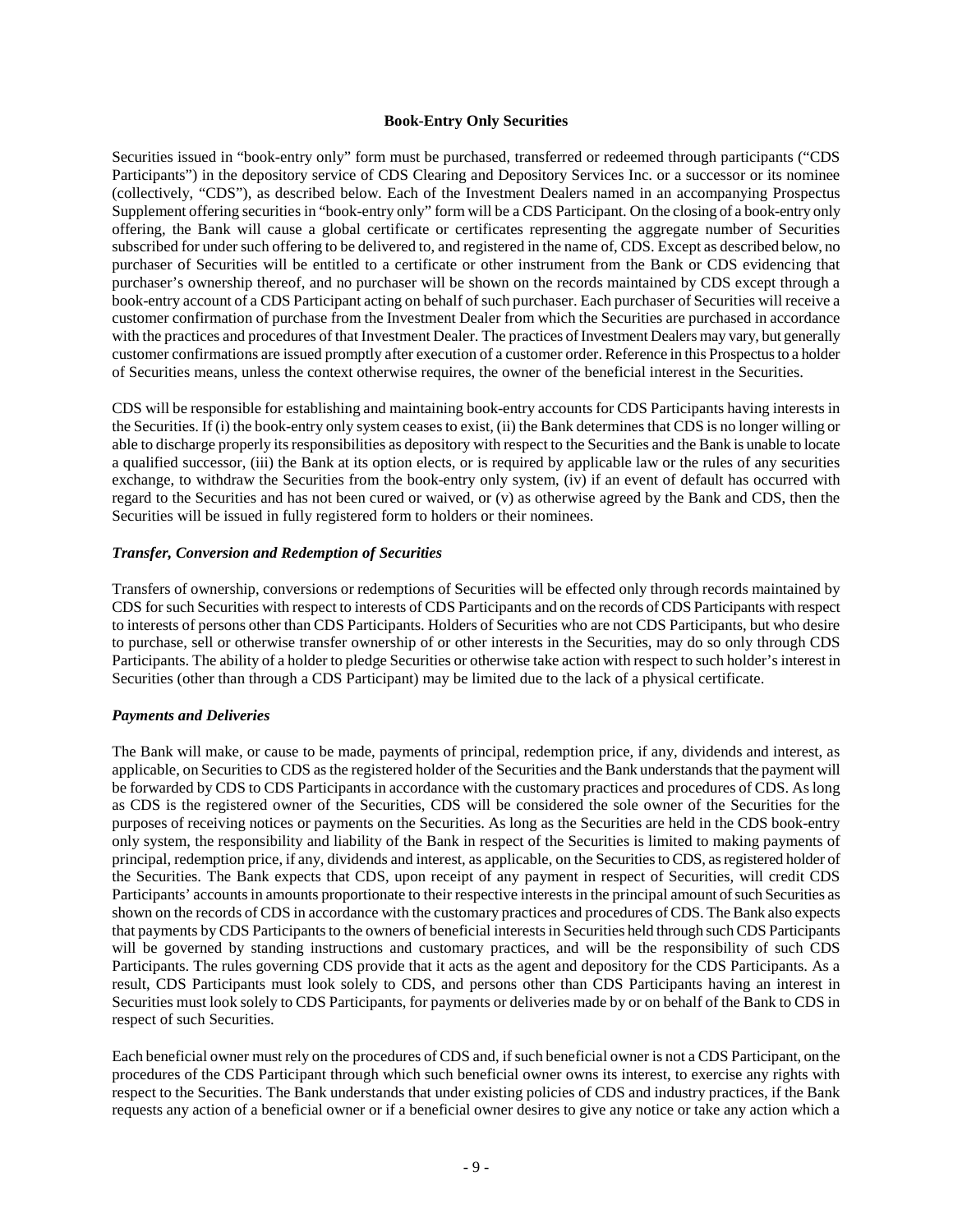registered holder is entitled to give or take with respect to the Securities, CDS would authorize the CDS Participant acting on behalf of the beneficial owner to give such notice or to take such action, in accordance with the procedures established by CDS or agreed to from time to time by the Bank, any Trustee and CDS. Any beneficial owner that is not a CDS Participant must rely on the contractual arrangement it has directly, or indirectly through its financial intermediary, with its CDS Participant to give such notice or take such action.

None of the Bank, the Investment Dealers or any Trustee (in the case of Debt Securities) will assume liability or responsibility for (i) any aspect of the records relating to the beneficial ownership of the Securities held by CDS or the payments or deliveries relating thereto, (ii) maintaining, supervising or reviewing any records relating to the Securities, or (iii) any advice or representation made by or with respect to CDS relating to the rules governing CDS or any action to be taken by CDS or at the direction of CDS Participants.

# <span id="page-9-0"></span>**Bank Act Restrictions and Restrictions on Payment of Dividends**

Under the Bank Act, the Bank, with the prior consent of the Superintendent of Financial Institutions (Canada) (the "Superintendent"), may redeem or purchase any of its shares, including the First Preferred Shares, unless there are reasonable grounds for believing that the Bank is, or the redemption or purchase would cause the Bank to be, in contravention of any regulation made under the Bank Act respecting the maintenance by banks of adequate capital and adequate and appropriate forms of liquidity, or any direction to the Bank made by the Superintendent pursuant to Subsection 485(3) of the Bank Act regarding its capital or its liquidity. No such direction to the Bank has been made to date.

The Bank is prohibited under the Bank Act from paying or declaring a dividend if there are reasonable grounds for believing that the Bank is, or the payment would cause the Bank to be, in contravention of any regulation made under the Bank Act respecting the maintenance by banks of adequate capital and adequate and appropriate forms of liquidity, or any directive to the Bank made by the Superintendent pursuant to Subsection 485(3) of the Bank Act regarding its capital or its liquidity. As at the date hereof, this limitation would not restrict a payment of quarterly dividends on the First Preferred Shares. Further, no such directive to the Bank has been made to date.

Pursuant to agreements made between (i) the Bank, Computershare Trust Company of Canada and NBC Capital Trust and (ii) the Bank, Computershare Trust Company of Canada and NBC Asset Trust (together with NBC Capital Trust, the "Trusts"), the Bank has covenanted with the holders of the outstanding Trust Capital Securities of the Trusts (individually, the NBC CapS – Series 1, the NBC CapS II – Series 1 and the NBC CapS II – Series 2, collectively, the "NBC CapS") that, if the Trusts fail to pay in full a required distribution on any series of NBC CapS, the Bank will refrain from declaring dividends of any kind on its common shares or preferred shares until the month commencing immediately after the third month (with respect to the NBC CapS II – Series 1 and the NBC CapS II – Series 2), or fourth month (with respect to the NBC CapS – Series 1), in which the Bank ordinarily declares dividends from time to time on the common shares or the preferred shares, unless the Trusts first pay the required distribution (or the unpaid portion thereof) to the respective holders of NBC CapS.

# <span id="page-9-1"></span>**Restraints on Bank Shares under the Bank Act**

The Bank Act contains restrictions on the issue, transfer, acquisition, beneficial ownership and voting of all shares of a chartered bank. The following is a summary of such restrictions. No person shall be a major shareholder of a bank if the bank has equity of \$12 billion or more. While the equity of the Bank is less than \$12 billion and the Bank Act would otherwise permit a person to own up to 65% of any class of shares of the Bank, the Bank is deemed to be a bank to which the ownership restrictions for banks with equity of \$12 billion or more apply until the Minister of Finance (Canada) specifies, on application by the Bank, that these restrictions no longer apply to the Bank.

A person is a major shareholder of a bank where: (i) the aggregate of shares of any class of voting shares beneficially owned by that person, by entities controlled by that person and by any person associated or acting jointly or in concert with that person is more than 20% of that class of voting shares; or (ii) the aggregate of shares of any class of non-voting shares beneficially owned by that person, by entities controlled by that person and by any person associated or acting jointly or in concert with that person is more than 30% of that class of non-voting shares. No person, or persons acting jointly or in concert, may have a significant interest in any class of shares of a Canadian chartered bank, including the Bank, unless the person first receives the approval of the Minister of Finance (Canada). For purposes of the Bank Act, a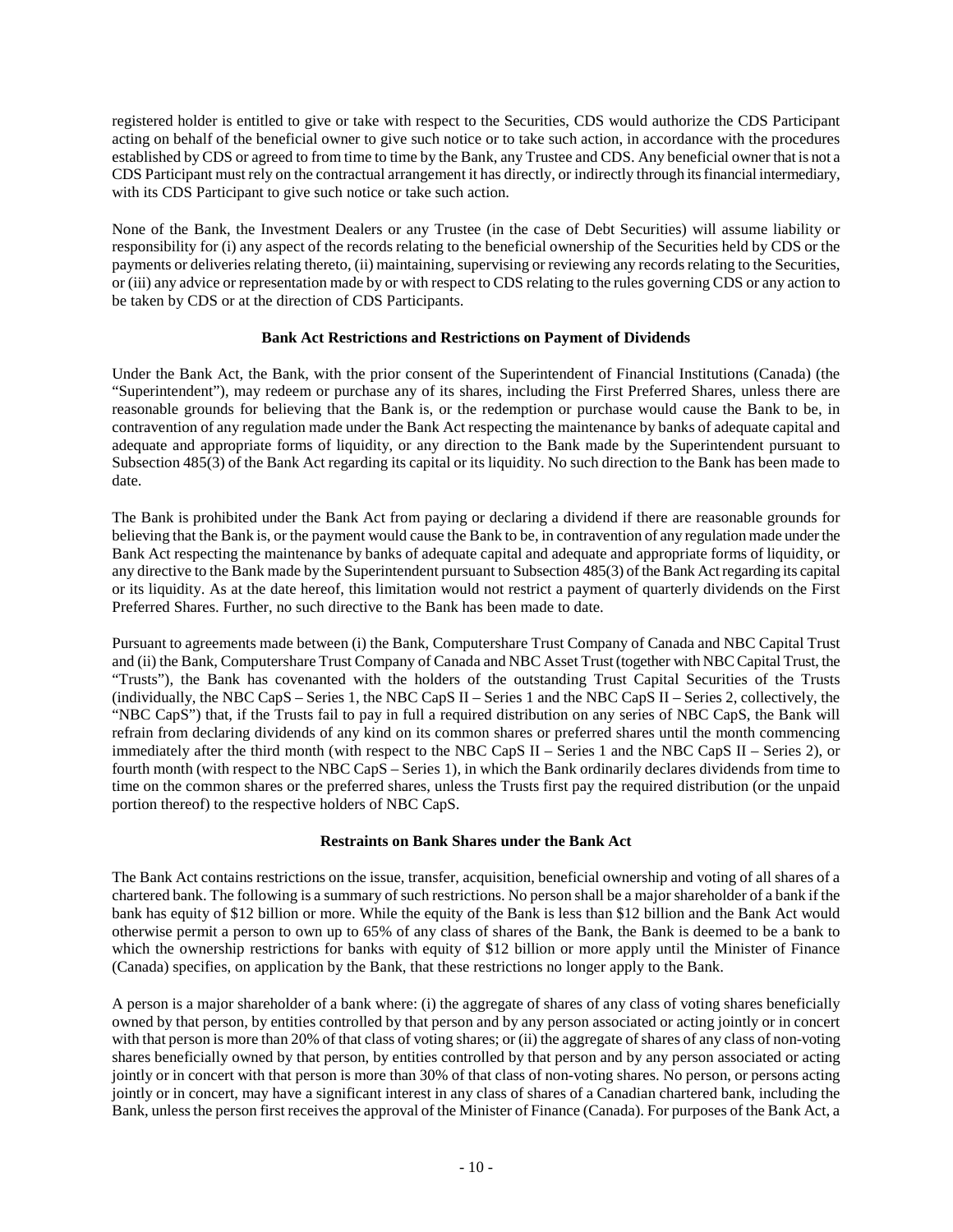person has a significant interest in a class of shares of a bank where the aggregate of any shares of the class beneficially owned by that person, by entities controlled by that person and by any person associated or acting jointly or in concert with that person exceeds 10% of all of the outstanding shares of that class of shares of such bank.

The Bank Act also prohibits the registration of a transfer or issue of any shares of the Bank to Her Majesty in right of Canada or of a province or any agent or agency of Her Majesty in either of those rights, or to the government of a foreign country or any political subdivision, agent or agency of any of them.

# <span id="page-10-0"></span>**Earnings Coverage Ratios**

The following earnings coverage ratios do not reflect the issuance of any Securities under this Prospectus.

The Bank's dividend requirements on its outstanding First Preferred Shares, after adjustment for new issues, and adjusted to a before-tax equivalent using a statutory income tax rate of 29% for the 12 months ended October 31, 2011 and 27% for the 12 months ended July 31, 2012, amounted to \$61 million for the 12 months ended October 31, 2011 and \$59 million for the 12 months ended July 31, 2012. The Bank's disbursement requirements for innovative capital instruments for the 12 months ended October 31, 2011 and the 12 months ended July 31, 2012 amounted to \$67 million and \$67 million, respectively. The Bank's interest requirements for subordinated debentures for the 12 months ended October 31, 2011 and July 31, 2012 amounted to \$91 million and \$101 million, respectively. The Bank's earnings before income taxes, non-controlling interest, debentures and innovative capital instruments for the 12 months ended October 31, 2011 and July 31, 2012 were \$1,675 million and \$1,977 million, respectively, which are 7.65 times and 8.69 times the Bank's aggregate dividend, disbursement on innovative capital instruments and interest requirements for these periods, respectively.

Innovative capital instrument represents \$225 million of NBC CapS – Series 1 issued by NBC Capital Trust, \$400 million of NBC CapS II – Series 1 issued by NBC Asset Trust and \$350 million of NBC CapS II – Series 2 issued by NBC Asset Trust; for more information on the classification of the innovative capital instruments, refer to notes 17 and 21 of the audited consolidated financial statements of the Bank for the year ended October 31, 2011.

# <span id="page-10-1"></span>**Plan of Distribution**

The Bank may sell Securities to or through underwriters or dealers purchasing as principal, and also may sell Securities to one or more purchasers directly or through agents. Securities may be sold from time to time in one or more transactions at a fixed price or prices which may be changed, at market prices prevailing at the time of sale, at prices related to such prevailing market prices or at prices to be negotiated with purchasers.

A Prospectus Supplement will set forth the terms of any offering of Securities, including the name or names of any Investment Dealers, the initial public offering price, the proceeds to the Bank, any underwriting discount or commission to be paid to any Investment Dealers and any discounts, concessions or commissions allowed or re-allowed or paid by any Investment Dealers to other investment dealers.

The Securities may be sold directly by the Bank at such prices and upon such terms as agreed to by the Bank and the purchaser or through agents designated by the Bank from time to time. Any agent involved in the offering and sale of the Securities in respect of which this Prospectus is delivered will be named, and any commissions payable by the Bank to such agent will be set forth, in the applicable Prospectus Supplement. Unless otherwise indicated in the applicable Prospectus Supplement, any agent is acting on a best efforts basis for the period of its appointment.

If underwriters are used in the sale, the Securities will be acquired by the underwriters for their own account and may be resold from time to time in one or more transactions, including negotiated transactions, at a fixed public offering price or at varying prices determined at the time of sale, at market prices prevailing at the time of sale or at prices related to such prevailing market prices. The obligations of the underwriters to purchase such Securities will be subject to certain conditions precedent, and the underwriters will be obligated to purchase all the Securities offered by the Prospectus Supplement if any of such Securities are purchased.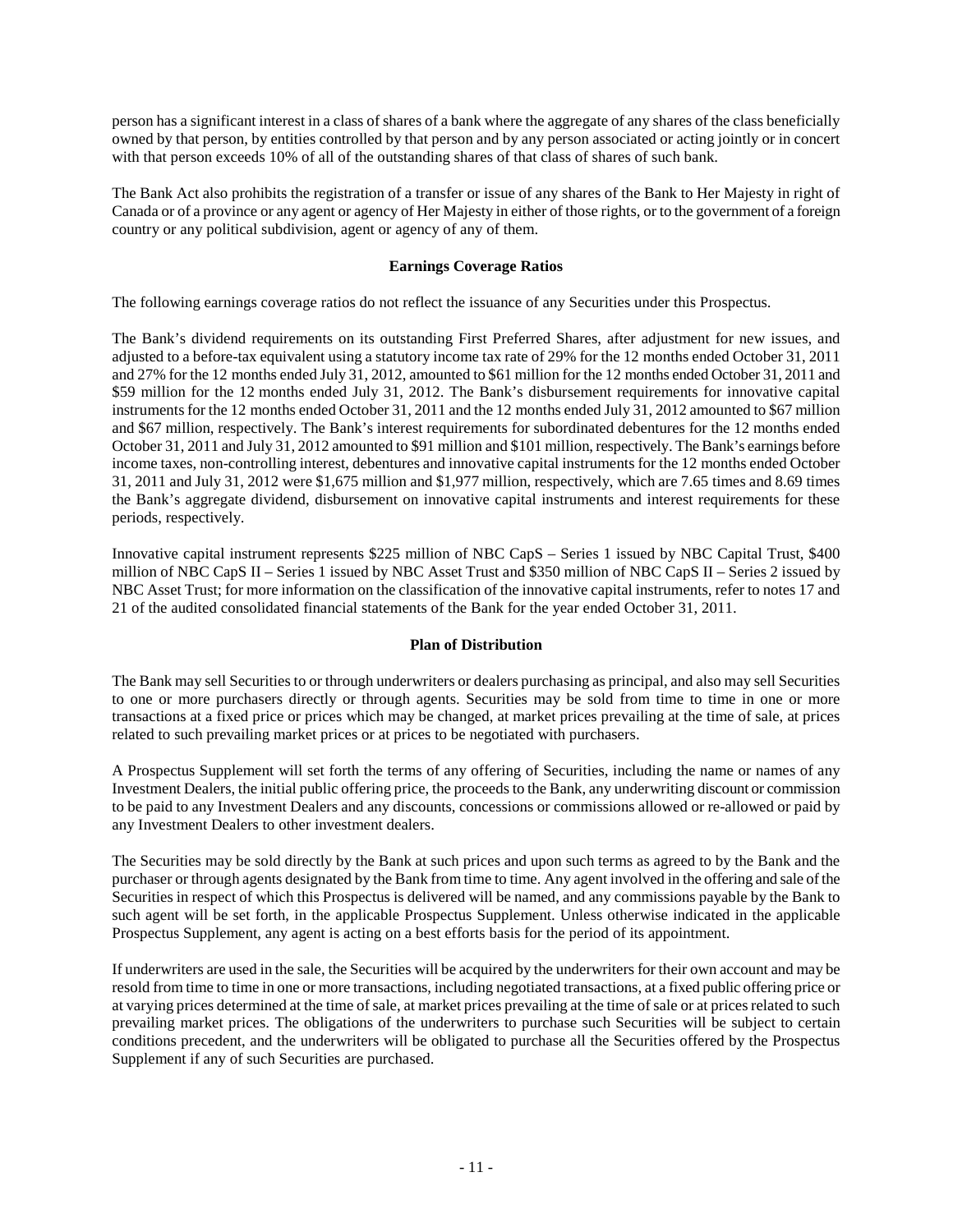Any public offering price and any discounts or concessions allowed or re-allowed or paid to Investment Dealers may be changed from time to time. The Bank may agree to pay the Investment Dealers a commission for various services relating to the issue and sale of any Securities offered hereby. Any such commission will be paid out of the general corporate funds of the Bank. Investment Dealers who participate in the distribution of the Securities may be entitled under agreements to be entered into with the Bank to indemnification by the Bank against certain liabilities, including liabilities under securities legislation, or to contribution with respect to payments which such Investment Dealers may be required to make in respect thereof.

In connection with any offering of the Securities (unless otherwise specified in a Prospectus Supplement), the Investment Dealers may over-allot or effect transactions which stabilize or maintain the market price of the Securities offered at a higher level than that which might exist in the open market. These transactions may be commenced, interrupted or discontinued at any time.

This Prospectus and related Prospectus Supplement may be used by direct or indirect wholly-owned subsidiaries of the Bank. Those subsidiaries may act as principal or agent in those transactions. The Securities will not be registered under the *Securities Act of 1933* of the United States of America, as amended (the "1933 Act") or any state securities laws and will not be offered or sold within the United States, territories or possessions or to, or for the account or benefit of, U.S. persons (as defined in Regulation S under the 1933 Act) except in transactions exempt from the registration requirements of the 1933 Act.

### <span id="page-11-0"></span>**Trading Price and Volume**

Trading prices and volume of the Bank's Securities will be provided for all of the Bank's issued and outstanding Common Shares and Preferred Shares in each Prospectus Supplement to this Prospectus.

### <span id="page-11-1"></span>**Prior Sales**

Prior sales will be provided as required in a Prospectus Supplement with respect to the issuance of Securities pursuant to such Prospectus Supplement.

#### <span id="page-11-2"></span>**Risk Factors**

Investment in the Securities is subject to various risks including those risks inherent in conducting the business of a diversified financial institution. Before deciding whether to invest in any Securities, investors should consider carefully the risks incorporated by reference in this Prospectus (including subsequently filed documents incorporated by reference) and, if applicable, those described in a Prospectus Supplement relating to a specific offering of Securities. Prospective investors should consider the categories of risks identified and discussed in the Bank's annual information form and management's discussion and analysis of the Bank incorporated herein by reference and in particular under the headings "Risk Management" and "Factors That Could Affect Future Results" in the 2011 Annual Report.

#### <span id="page-11-3"></span>**Use of Proceeds**

Unless otherwise specified in a Prospectus Supplement, the net proceeds to the Bank from the sale of the Securities will be added to the general funds of the Bank and utilized for general banking purposes.

#### <span id="page-11-4"></span>**Interests of Experts**

Samson Bélair/Deloitte & Touche s.e.n.c.r.l., Chartered Professional Accountants, Montréal, Québec, is the external auditor who prepared the independent auditor's report to shareholders with respect to the consolidated balance sheets of the Bank as at October 31, 2011 and 2010 and the consolidated statements of income, comprehensive income, changes in shareholders' equity and cash flows for the years then ended. Samson Bélair/Deloitte & Touche s.e.n.c.r.l. is independent with respect to the Bank within the meaning of the Code of Ethics of the Ordre des comptables professionnels agréés du Québec.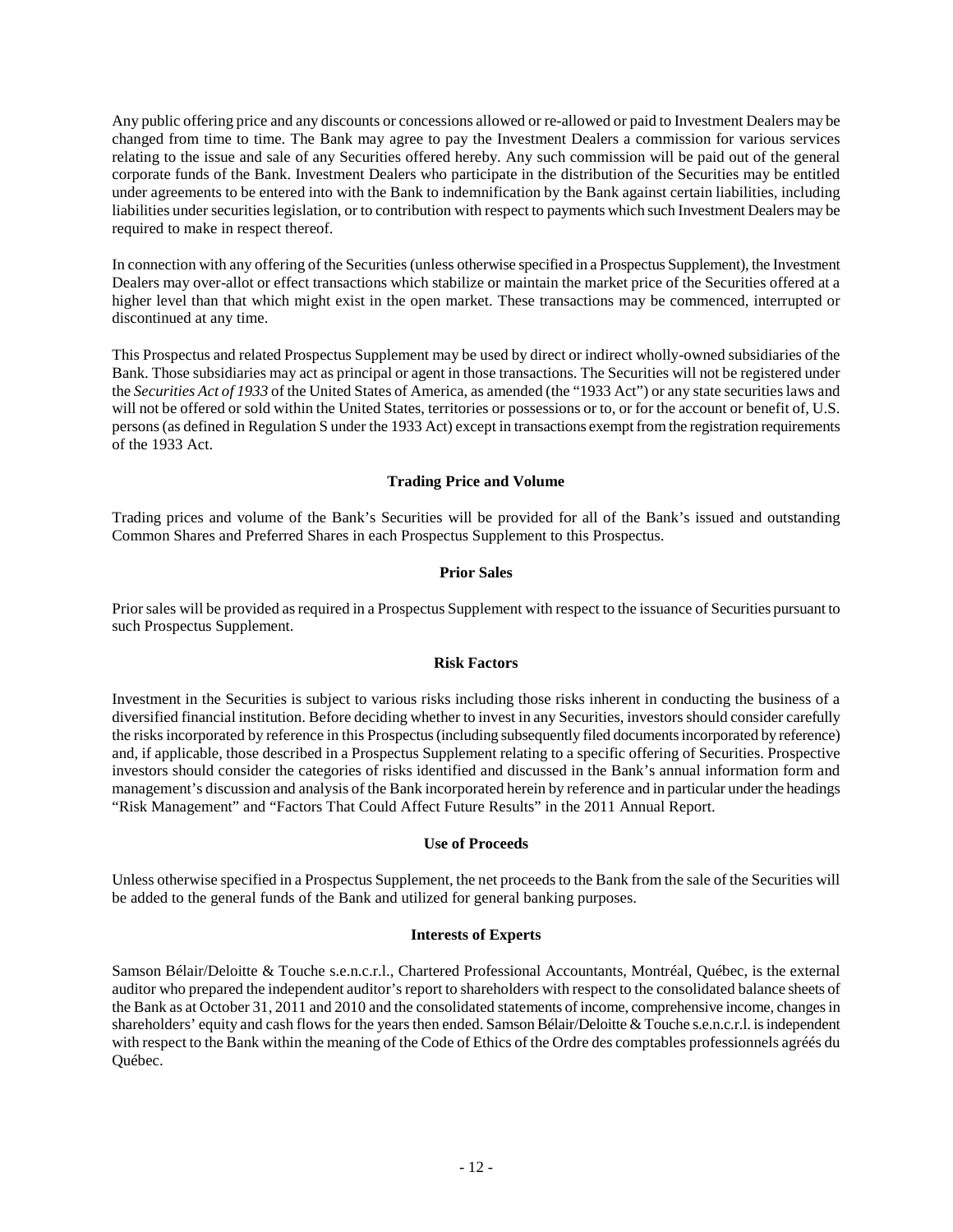### <span id="page-12-0"></span>**Legal Matters**

Unless otherwise specified in the Prospectus Supplement, certain legal matters relating to the Securities offered by a Prospectus Supplement will be passed upon, on behalf of the Bank, by McCarthy Tétrault LLP. As at the date hereof, partners, counsel and associates of McCarthy Tétrault LLP beneficially owned, directly or indirectly, less than 1% of any issued and outstanding securities of the Bank or any associates or affiliates of the Bank.

### <span id="page-12-1"></span>**Purchasers' Statutory Rights**

Securities legislation in certain of the provinces of Canada provides purchasers with the right to withdraw from an agreement to purchase securities. This right may be exercised within two business days after receipt or deemed receipt of a prospectus and any amendment. In several of the provinces, the securities legislation further provides a purchaser with remedies for rescission or, in some jurisdictions, revisions of the price or damages if the prospectus and any amendment contains a misrepresentation or is not delivered to the purchaser, provided that the remedies for rescission, revisions of the price or damages are exercised by the purchaser within the time limit prescribed by the securities legislation of the purchaser's province. The purchaser should refer to any applicable provisions of the securities legislation of the purchaser's province for the particulars of these rights or consult with a legal adviser.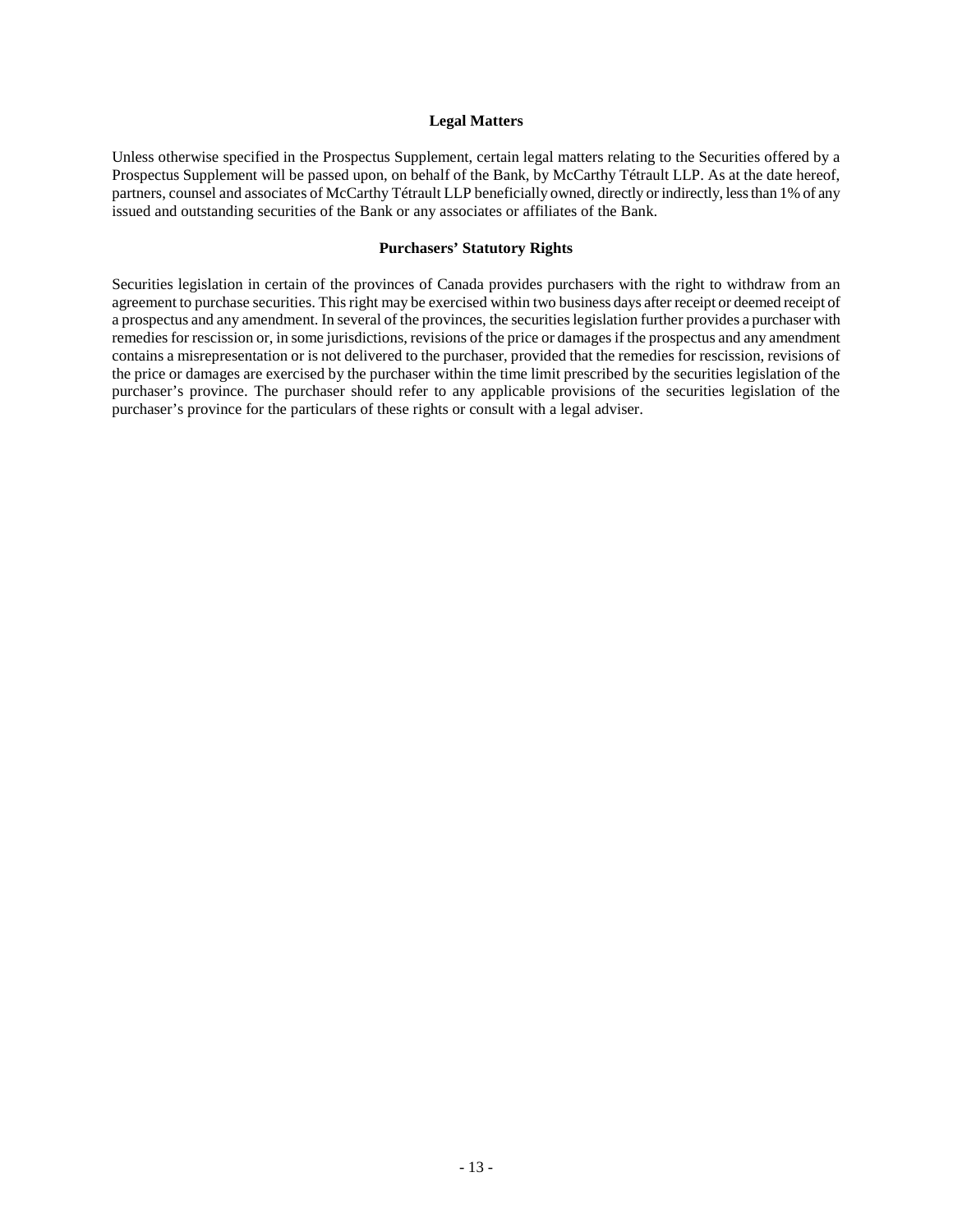# <span id="page-13-0"></span>**Certificate of the Bank**

Dated: October 5, 2012

This short form prospectus, together with the documents incorporated in this prospectus by reference, will, as of the date of the last supplement to this prospectus relating to the securities offered by this prospectus and the supplement(s), constitute full, true and plain disclosure of all material facts relating to the securities offered by this prospectus and the supplement(s) as required by the *Bank Act* (Canada) and the regulations thereunder and the securities legislation of all provinces of Canada.

(*Signed*) LOUIS VACHON President and Chief Executive Officer

(*Signed*) GHISLAIN PARENT Chief Financial Officer and Executive Vice-President, Finance and Treasury

On behalf of the Board of Directors

(*Signed*) MARYSE BERTRAND **Director** 

(*Signed*) GÉRARD COULOMBE Director